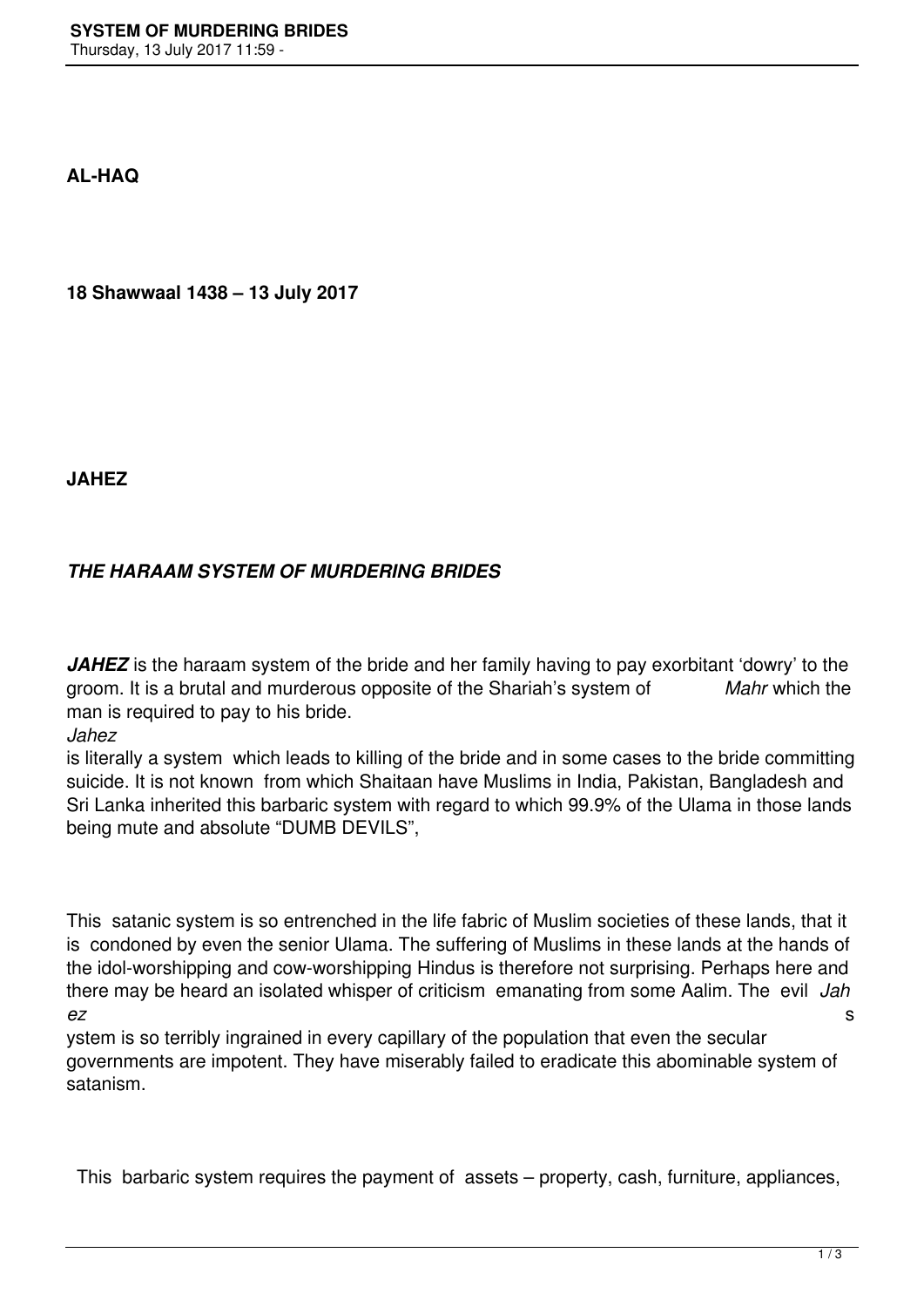motorbikes, vehicles, jewellery, etc., etc., by the bride's family to the bridegroom's family. If the *Jahez* 

requirement has not been fulfilled, the bride is subjected to great physical and mental abuse. Frequently the bride is murdered, and in some cases, the woman commits suicide to escape the torture of her husband and in-laws. Even in so-called respectable and cultured families, while the bride will not be killed, the custom of

*Jahez* 

is considered 'waajib'. It exists even in the homes of Ulama.

Aborting female foetuses is another savage crime and by-product which is perpetrated by the parents of a woman. If by means of modern technology the gender of the foetus is ascertained to be female, the baby is aborted – brutally murdered – to avoid paying the *jahez* in later years. It is akin to the pre-Islam custom of infanticide practised by the Arab mushrikeen who would bury alive their female babies.

Jahez is the worst form of savage banditry and extortion which has been accorded acceptability and respectability in the societies of these lands. The demands of this system of brutal banditry continues even after the initial *Jahez* has been paid.

In *NA-*Pakistan (the Impure Land) which has a preponderance of ulama-e-soo', annually 2000 brides are murdered, yet the ulama have deliberately opted to remain deaf, dumb and blind. In India about 8,000 such murders are committed every year.

How is it ever possible for a nation to prosper and lead when the morality of the people is so rotten and savage as to condone the murderous custom of *Jahez,* and even the brutal killing of brides for their inability to satisfy in haraam ways the inordinate satanic greed of their in-laws? There are no words which can adequately describe the *zulm*

of these people and the savagery stemming in the wake of this satanic custom.

An occasional whisper by an Aalim does not discharge the obligation of *Amr Bil Ma'roof Nahyi Anil Munkar* which the

sacred Office of Nubuwwat has placed on the shoulders of the Ulama who are supposed to be the Heirs of the Ambiya (Alayhimus salaam). Both the Ulama and the secular government have terribly failed and abandoned their obligation of eradicating this barbaric system.